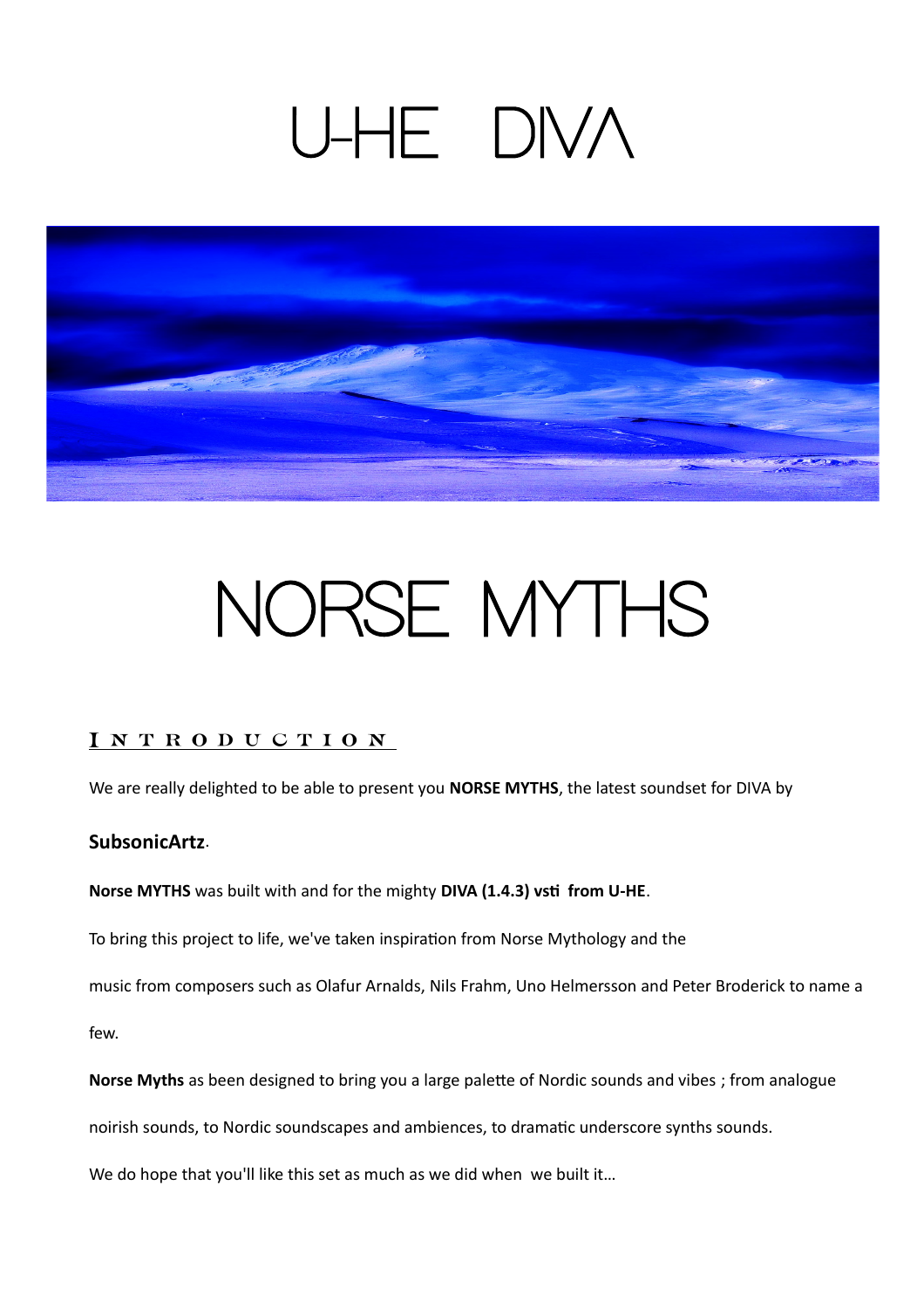#### f E A T U R E S

#### There are 151 patches in **DIVA – NORSE MYTHS**:

09 **AR** (Arpeggiators) , 12 **BL** (basses lines), 14 **FX** (Effects), 11 **KY** (keybs), 4 **LD** (leads), **27** PD

(Pads), **32** PL (Pulses), **9** RY (Rythms), **23** SC (Soundscapes), 10 **SY** (Synths).

The modwheel, the velocity or the aftertouch have an action on every patch for subtle or drastic changes on the sounds.

You'll need version 1.4.3 of DIVA to be sure to fully enjoy this soundbank.

#### I n s t a l l a t i o n

**Norse Myths** comes in 2 formats: .h2p files which are recognized in Diva's own browser and .nksf (Native Kontrol Standard Files). The nksf files are then not to be installed for the users who don't own/use the Komplete Kontrol System.

1/ For the .h2p files: Please note that Diva requires all presets to be in the following locations:

- For Windows: Local drive\u-he\Diva.data\Presets\Diva\ THIRD PARTY

- For Mac OS X: Local Mac HD/Library/Audio/Presets/u-he/Diva/ or User ~/Library/Audio/Presets/

u-he/Diva/

2/ For the .nksf files : Copy the folder « Norse Myths.nksf » into the following location:

Windows: (YOUR PLUG-IN PATH) \u-he\Diva.data\NKS\Diva\

Mac OS X: ~/Library/Application Support/u-he/Diva/NKS/Diva

Then, select Diva in your Komplete Kontrol host and :

- right-click on the search result list and select 'Find in Explorer/Finder' to open the NKS presets folder.

Or

- Click on **Files** (just under the Konplete Kontrol Logo to the left) and locate your « Norse Myths nksf folder » in the Windows: (YOUR PLUG-IN PATH) \u-he\Diva.data\NKS\Diva\subsonicartz-origin nksf

or Mac OS X: ~/Library/Application Support/u-he/Diva/NKS/Diva